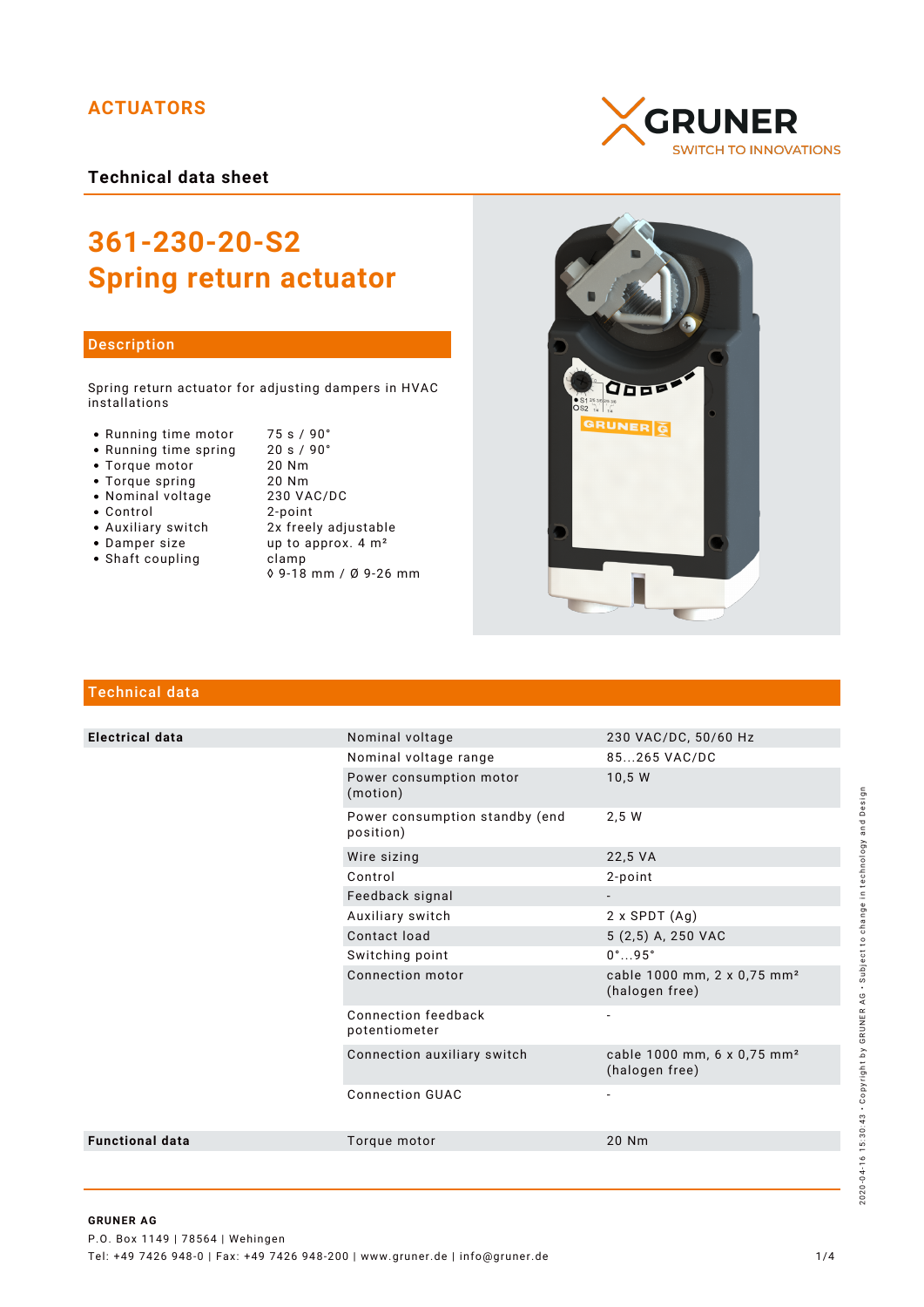

| Technical data             |                                         |                                                                   |
|----------------------------|-----------------------------------------|-------------------------------------------------------------------|
|                            |                                         |                                                                   |
| <b>Functional data</b>     | Torque spring                           | 20 Nm                                                             |
|                            | Damper size                             | up to approx. 4 m <sup>2</sup>                                    |
|                            | Synchronised speed                      | ±5%                                                               |
|                            | Direction of rotation                   | selected by mounting                                              |
|                            | Manual override                         | manual operation                                                  |
|                            | Angle of rotation                       | 0°max. 95° can be limited with<br>adjustable mechanical end stops |
|                            | Running time motor                      | 75 s / 90°                                                        |
|                            | Running time spring                     | 20 s / 90°                                                        |
|                            | Sound power level motor                 | $<$ 45 dB(A)                                                      |
|                            | Sound power level spring                | $< 65 \text{ dB(A)}$                                              |
|                            | Shaft coupling                          | clamp 0 9-18 mm / Ø 9-26 mm                                       |
|                            | Position indication                     | mechanical with pointer                                           |
|                            | Service life                            | $> 60000$ cycles $(0^{\circ}95^{\circ}0^{\circ})$                 |
|                            |                                         |                                                                   |
| <b>Safety</b>              | Protection class                        | II (double insulation)                                            |
|                            | Degree of protection                    | IP 54                                                             |
|                            | <b>EMC</b>                              | CE (2014/30/EU)                                                   |
|                            | <b>LVD</b>                              | CE (2014/35/EU)                                                   |
|                            | <b>RoHS</b>                             | CE (2011/65/EU - 2015/863/EU -<br>2017/2102/EU)                   |
|                            | Mode of operation                       | Typ 1 (EN 60730-1)                                                |
|                            | Rated impulse voltage                   | 4 kV (EN 60730-1)                                                 |
|                            | Control pollution degree                | 3 (EN 60730-1)                                                    |
|                            | Ambient temperature normal<br>operation | $-30^{\circ}$ C +50 $^{\circ}$ C                                  |
|                            | Storage temperature                     | $-30^{\circ}$ C +80 $^{\circ}$ C                                  |
|                            | Ambient humidity                        | 595% r.H., non condensing (EN<br>$60730-1)$                       |
|                            | Maintenance                             | maintenance free                                                  |
| <b>Dimensions / Weight</b> | Dimensions                              | 193 x 96 x 70 mm                                                  |
|                            | Weight                                  | 1700q                                                             |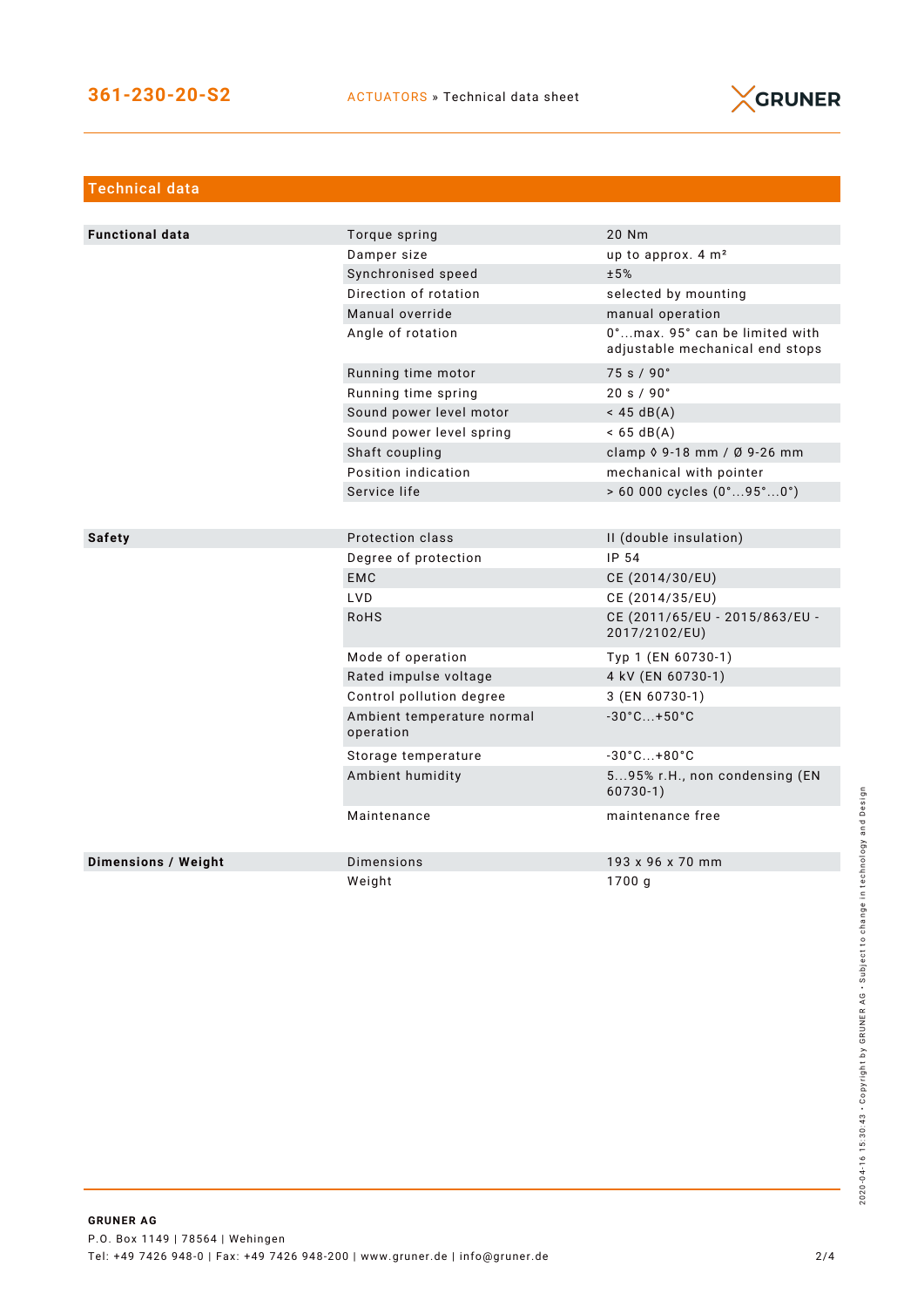

## Functionality / Properties

#### **Operating mode**

Connect power supply to wire 1+2, actuator drives to postion 1 while the pre-tensioned spring is wound up the same

time. If the power supply is interrupt, actuator drives back to position 0 by spring power. The actuator is still maintaining the minimum torque at the damper spindle.

The actuator is overload-proof, requires no limit switches and automatically stops when the end stop is reached.

#### **Direct mounting**

Simple direct mounting on the damper shaft with a clamp, protection against rotating with enclosed anti-rotation lock or rather at intended attachment points.

## **Manual override**

The actuator can be operated only manually while the power supply is off. The supplied lever is to open and lock the damper position. The lock stays until the power supply is put on.

#### **Signaling**

The two integrated auxiliary switches are freely adjustable in the angle of 0 - 95°. There are activated corresponding to the adjusted angle. The damper position can be checked by the mechanicel pointer.

#### Connector / Security Note



#### **Safety remarks**

- Caution: power supply voltage!
- The device is not allowed to be used outside the specified field of application, especially in airplanes.
- It may only be installed by suitably trained personnel. Any legal regulations or regulations issued by authorities must be observed during assembly.
- The device may only be opened at the manufacturer´s site.
- The device is not allowed to be disposed of as household refuse. All locally valid regulations and requirements must be observed.
- When calculating the required torque, the specifications supplied by the damper manufacturer´s (crosssection, design, installation site), and the air flow conditions must be observed.

2020-04-16 15:30:43 • Copyright by GRUNER AG • Subject to change in technology and Design

2020-

04-16 15:30:43 · Copyright by GRUNER AG · Subject to change in technology and Design